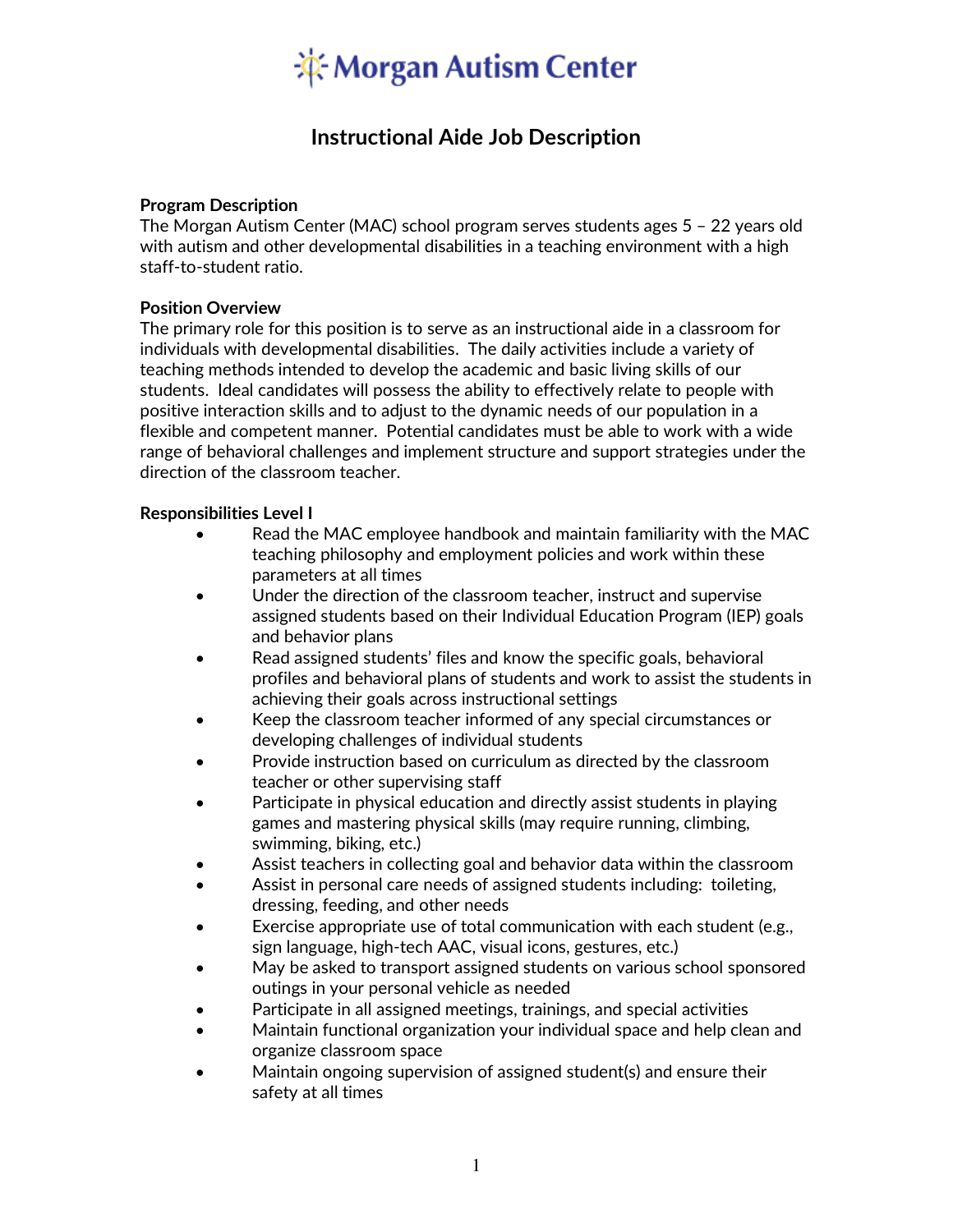• Other job duties as required

# **Responsibilities Level II – in addition to above responsibilities**

- Work with classroom teachers in developing appropriate, goal-related activities
- Complete all assigned data collection and documentation for each assigned student
- Assist teachers in curriculum planning and preparation
- Assist teachers in daily and weekly organization of classroom activities
- Assist teachers in preparing teaching materials
- Demonstrate increased familiarity with and proficiency in employing the MAC model including teaching strategies, behavioral management, and other philosophical tenets

# **Responsibilities Level III – in addition to above responsibilities**

- Prepare and maintain classroom materials such as communication binders, work folders, and other clerical duties as assigned
- Assist teacher in keeping administrative records and preparing reports as required by school administration
- Assist the classroom teacher in the scheduling, planning, and organization of meetings or special activities
- Demonstrate effective implementation of MAC model and provide modeling and/or coaching to newer staff as needed

### **Responsibilities Level IV**

- Support the classroom teacher in collaboration with the IEP teach to write the goals and objectives (including transition plans, behavior support plans as needed) for each assigned student
- Assist the classroom teacher by collaborating with the other professionals (e.g. Occupational Therapist, Speech and Language Pathologist, etc.) in the implementation of the IEP
- Provide input for classroom teacher in the writing of progress and testing reports
- Assume other duties as assigned by one of the school directors and/or classroom teachers

### **Qualifications and Employment Requirements:**

- Candidates must be at least 18 years of age
- Able to lift materials and physically support students as needed
- Maintain clearance on TB test and Department of Justice Fingerprint/Background check
- DMV clearance and proof of auto insurance if transporting students

| <b>Immediate Supervisor</b> | Assigned Classroom Teacher                                                    |
|-----------------------------|-------------------------------------------------------------------------------|
| <b>Overall Supervisor</b>   | Assistant Program Director, Program Director and<br><b>Executive Director</b> |